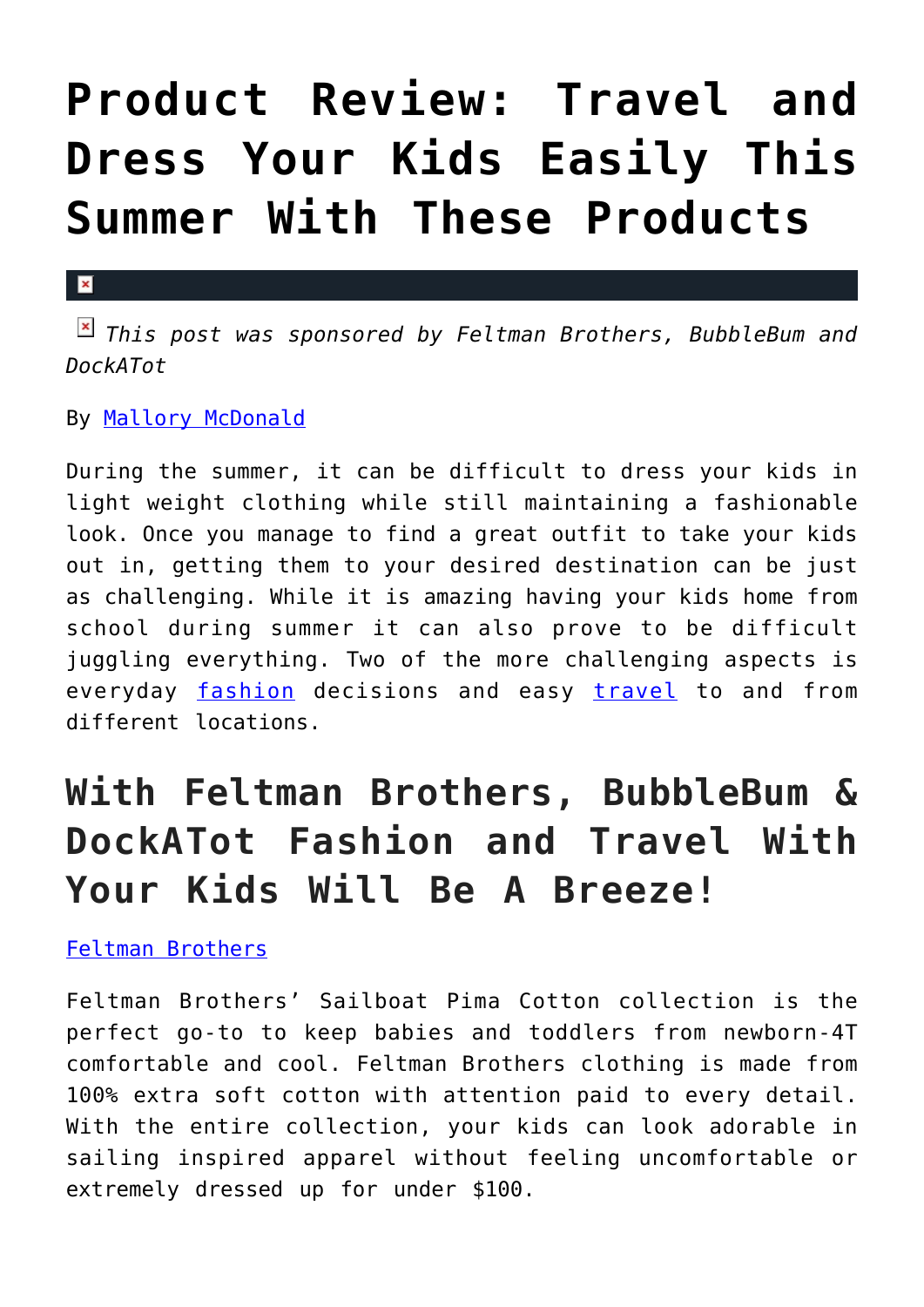

Sailor Dress

**Related Link:** [Top 5 Kids Friendly Fashions That Celebrity](http://cupidspulse.com/118881/top-kid-fashions-celebrity-parents-love-children/) [Parents Love For Their Own Children](http://cupidspulse.com/118881/top-kid-fashions-celebrity-parents-love-children/)

# [BubbleBum](http://www.bubblebum.co/us/)

Before you head out on your summer adventures, don't forget to bring along the BubbleBum! BubbleBum is the portable, lightweight, inflatable booster seat for children ages 4-11 and is only \$34.99. It easily inflates and deflates in minutes and fits easily in a backpack or handbag, making it perfect for vacations, rental cars, taxis, and plane flights. Awardwinning BubbleBum meets and exceeds all European and U.S. safety regulations.



**Related Link:** [Popular Vacation Spots That Celebrity Parents](http://cupidspulse.com/118879/vacation-spots-celebrity-parents-love/)